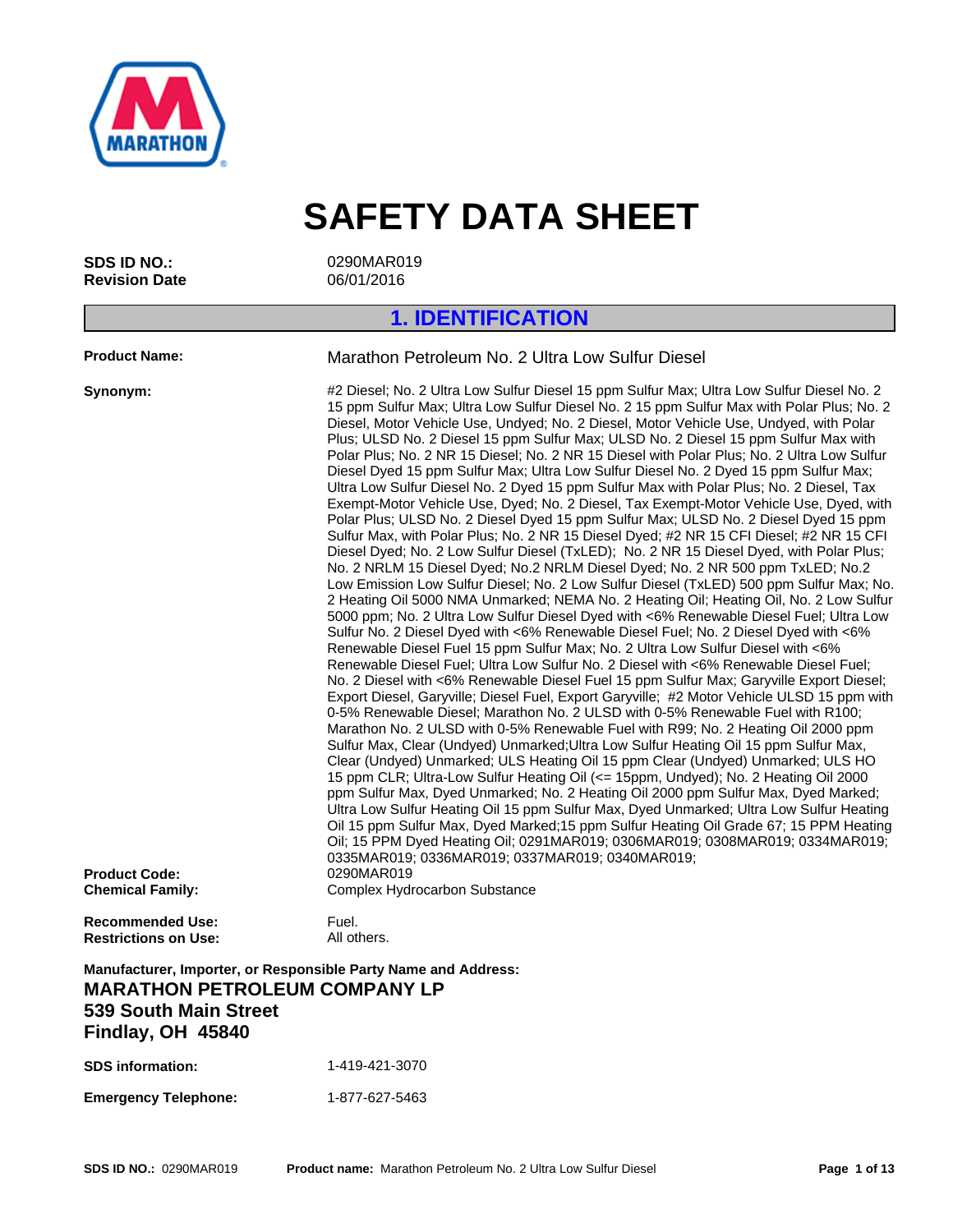### **2. HAZARD IDENTIFICATION**

 $\overline{\phantom{a}}$  ,  $\overline{\phantom{a}}$  ,  $\overline{\phantom{a}}$  ,  $\overline{\phantom{a}}$  ,  $\overline{\phantom{a}}$  ,  $\overline{\phantom{a}}$  ,  $\overline{\phantom{a}}$  ,  $\overline{\phantom{a}}$  ,  $\overline{\phantom{a}}$  ,  $\overline{\phantom{a}}$  ,  $\overline{\phantom{a}}$  ,  $\overline{\phantom{a}}$  ,  $\overline{\phantom{a}}$  ,  $\overline{\phantom{a}}$  ,  $\overline{\phantom{a}}$  ,  $\overline{\phantom{a}}$ 

### **Classification**

### **OSHA Regulatory Status**

This chemical is considered hazardous by the 2012 OSHA Hazard Communication Standard (29 CFR 1910.1200)

| Flammable liquids                                  | Category 3 |
|----------------------------------------------------|------------|
| Acute toxicity - Inhalation (Dusts/Mists)          | Category 4 |
| Skin corrosion/irritation                          | Category 2 |
| Carcinogenicity                                    | Category 2 |
| Specific target organ toxicity (single exposure)   | Category 3 |
| Specific target organ toxicity (repeated exposure) | Category 2 |
| Aspiration toxicity                                | Category 1 |
| Acute aguatic toxicity                             | Category 2 |
| Chronic aquatic toxicity                           | Category 2 |

### **Hazards Not Otherwise Classified (HNOC)**

Static accumulating flammable liquid

### **Label elements**

### **EMERGENCY OVERVIEW**

### **Danger**

FLAMMABLE LIQUID AND VAPOR May accumulate electrostatic charge and ignite or explode May be fatal if swallowed and enters airways Harmful if inhaled Causes skin irritation May cause respiratory irritation May cause drowsiness or dizziness Suspected of causing cancer May cause damage to organs (thymus, liver, bone marrow) through prolonged or repeated exposure Toxic to aquatic life with long lasting effects



**Appearance** Yellow to Red Liquid **Physical State** Liquid

**Odor** Hydrocarbon

### **Precautionary Statements - Prevention**

Obtain special instructions before use Do not handle until all safety precautions have been read and understood Keep away from heat/sparks/open flames/hot surfaces. - No smoking Keep container tightly closed Ground/bond container and receiving equipment Use only non-sparking tools. Use explosion-proof electrical/ventilating/lighting/equipment Take precautionary measures against static discharge Do not breathe mist/vapors/spray Use only outdoors or in a well-ventilated area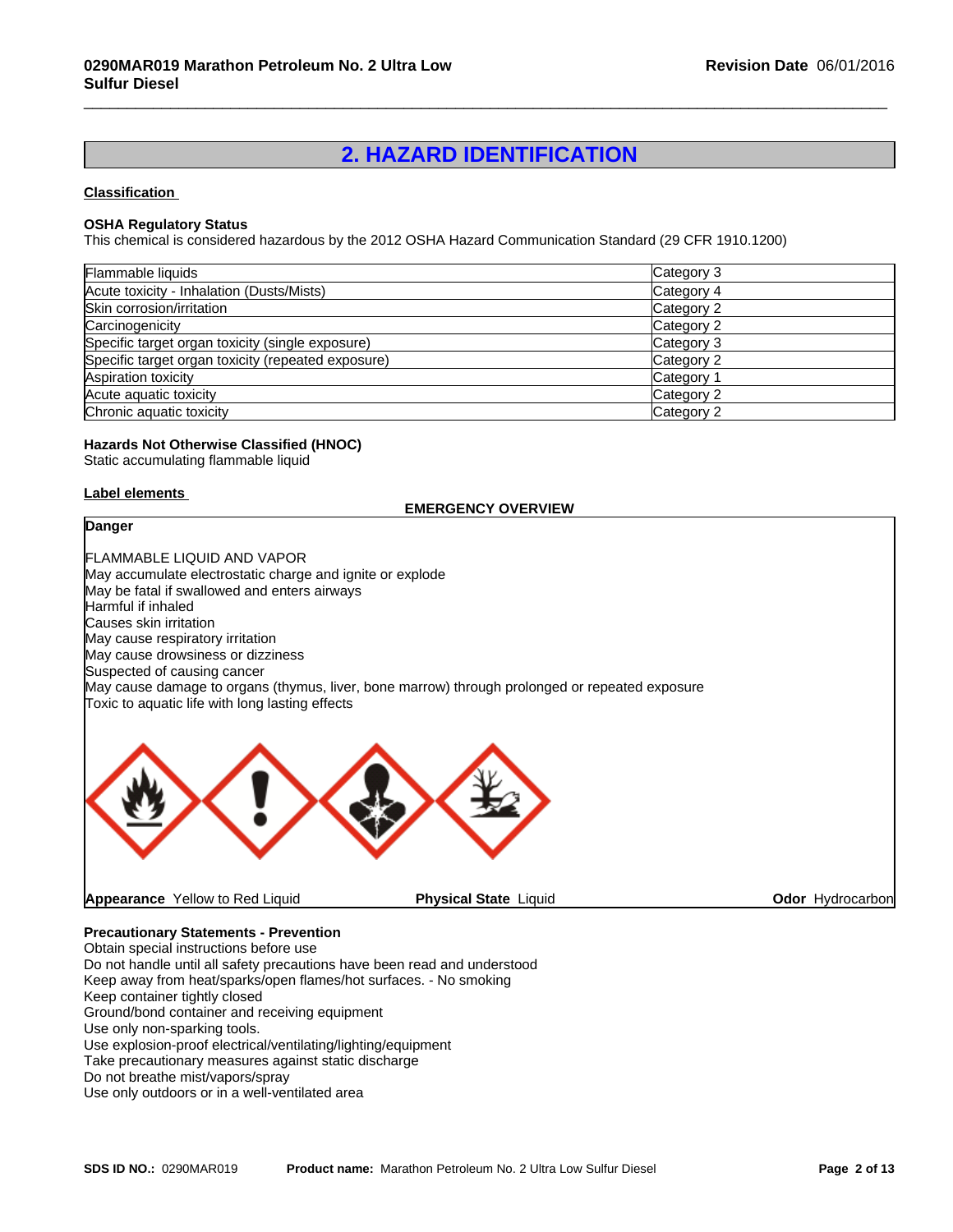Wear protective gloves/protective clothing/eye protection/face protection Wash hands and any possibly exposed skin thoroughly after handling Avoid release to the environment

### **Precautionary Statements - Response**

IF exposed or concerned: Get medical attention IF ON SKIN (or hair): Take off immediately all contaminated clothing. Rinse skin with water/shower If skin irritation occurs: Get medical attention Wash contaminated clothing before reuse IF INHALED: Remove victim to fresh air and keep at rest in a position comfortable for breathing Call a POISON CENTER or doctor if you feel unwell IF SWALLOWED: Immediately call a POISON CENTER or doctor Do NOT induce vomiting In case of fire: Use water spray, fog or regular foam for extinction Collect spillage

### **Precautionary Statements - Storage**

Store in a well-ventilated place. Keep container tightly closed Keep cool Store locked up

### **Precautionary Statements - Disposal**

Dispose of contents/container at an approved waste disposal plant

### **3. COMPOSITION/INFORMATION ON INGREDIENTS**

 $\overline{\phantom{a}}$  ,  $\overline{\phantom{a}}$  ,  $\overline{\phantom{a}}$  ,  $\overline{\phantom{a}}$  ,  $\overline{\phantom{a}}$  ,  $\overline{\phantom{a}}$  ,  $\overline{\phantom{a}}$  ,  $\overline{\phantom{a}}$  ,  $\overline{\phantom{a}}$  ,  $\overline{\phantom{a}}$  ,  $\overline{\phantom{a}}$  ,  $\overline{\phantom{a}}$  ,  $\overline{\phantom{a}}$  ,  $\overline{\phantom{a}}$  ,  $\overline{\phantom{a}}$  ,  $\overline{\phantom{a}}$ 

No. 2 Ultra Low Sulfur Diesel is a complex mixture of paraffins, cycloparaffins, olefins and aromatic hydrocarbon chain lengths predominantly in the range of eleven to twenty carbons. May contain up to 5% Renewable Diesel. May contain small amounts of dye and other additives (<0.15%) which are not considered hazardous at the concentration(s) used. May contain a trace amount of benzene (<0.01%). Contains a trace amount of sulfur (<0.0015%)

### **Composition Information:**

**First Aid Measures**

| Name                                 | <b>CAS Number</b> | % Concentration |
|--------------------------------------|-------------------|-----------------|
| No. 2 Diesel Fuel                    | 68476-34-6        | 50-100          |
| Kerosine (petroleum)                 | 8008-20-6         | $0 - 50$        |
| Alkanes, C10-C20 branched and linear | 928771-01-1       | 0-5             |
| Naphthalene                          | $91 - 20 - 3$     | $0.3 - 2.6$     |

All concentrations are percent by weight unless material is a gas. Gas concentrations are in percent by volume.

### **4. FIRST AID MEASURES**

| <b>FIFST AID MEASURES</b> |                                                                                                                                                                                                                                                                                                                                                                                                                                                                                                                                                                   |
|---------------------------|-------------------------------------------------------------------------------------------------------------------------------------------------------------------------------------------------------------------------------------------------------------------------------------------------------------------------------------------------------------------------------------------------------------------------------------------------------------------------------------------------------------------------------------------------------------------|
| <b>General Advice:</b>    | In case of accident or if you feel unwell, seek medical advice immediately (show directions<br>for use or safety data sheet if possible).                                                                                                                                                                                                                                                                                                                                                                                                                         |
| Inhalation:               | Remove to fresh air. If not breathing, institute rescue breathing. If breathing is difficult,<br>ensure airway is clear, give oxygen and continue to monitor. If heart has stopped,<br>immediately begin cardiopulmonary resuscitation (CPR). Keep affected person warm and at<br>rest. GET IMMEDIATE MEDICAL ATTENTION.                                                                                                                                                                                                                                          |
| <b>Skin Contact:</b>      | Immediately wash exposed skin with plenty of soap and water while removing contaminated<br>clothing and shoes. May be absorbed through the skin in harmful amounts. Get medical<br>attention if irritation persists. Any injection injury from high pressure equipment should be<br>evaluated immediately by a physician as potentially serious (See NOTES TO PHYSICIAN).<br>Place contaminated clothing in closed container until cleaned or discarded. If clothing is to<br>be laundered, inform the person performing the operation of contaminant's hazardous |
|                           |                                                                                                                                                                                                                                                                                                                                                                                                                                                                                                                                                                   |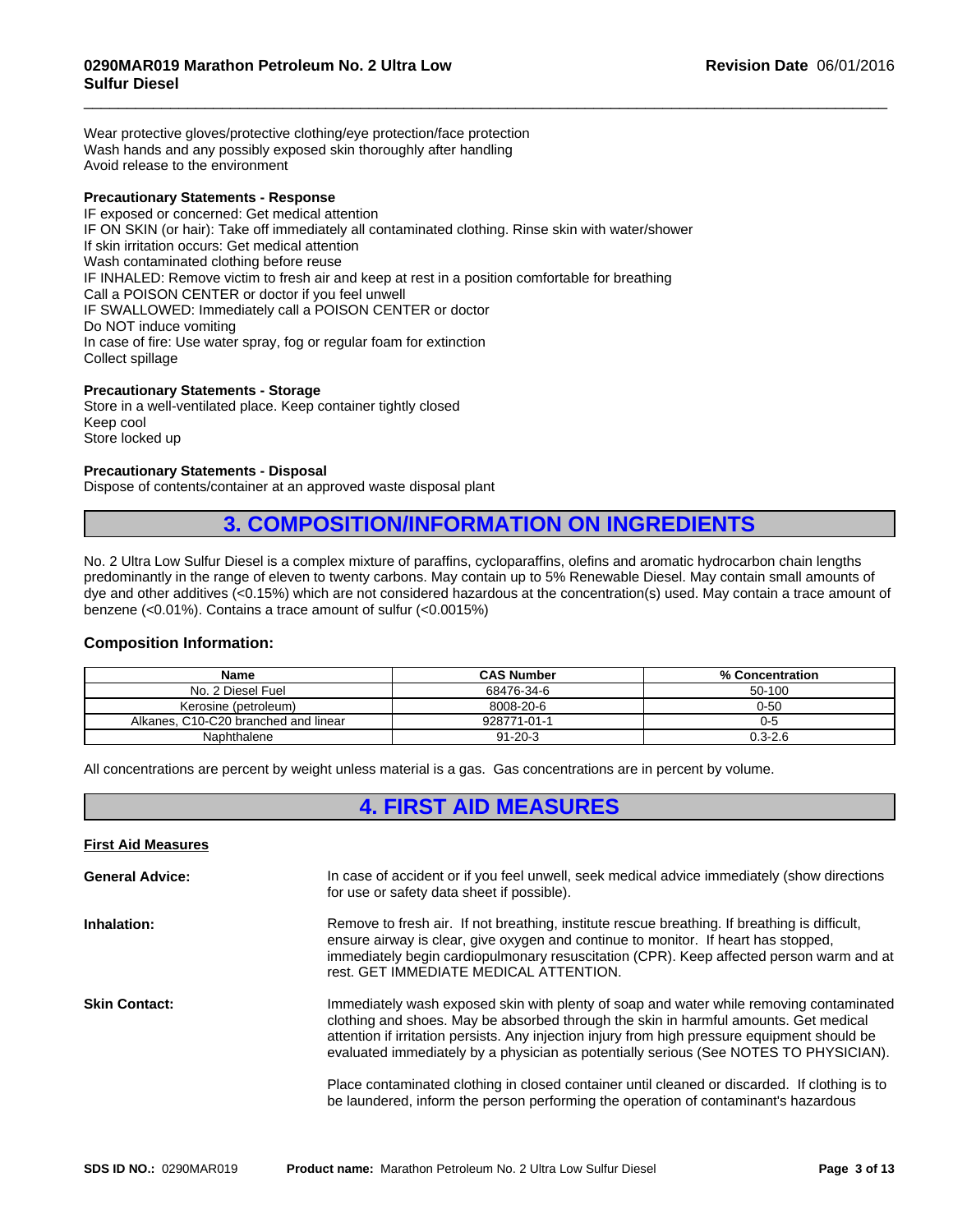|                            | properties. Destroy contaminated, non-chemical resistant footwear.                                                                                                                                                                                                                                                                                                                                                                                                                                                                                                                                                                               |
|----------------------------|--------------------------------------------------------------------------------------------------------------------------------------------------------------------------------------------------------------------------------------------------------------------------------------------------------------------------------------------------------------------------------------------------------------------------------------------------------------------------------------------------------------------------------------------------------------------------------------------------------------------------------------------------|
| <b>Eye Contact:</b>        | Flush immediately with large amounts of water for at least 15 minutes. Eyelids should be<br>held away from the eyeball to ensure thorough rinsing. Gently remove contacts while<br>flushing. Get medical attention if irritation persists.                                                                                                                                                                                                                                                                                                                                                                                                       |
| Ingestion:                 | Do not induce vomiting because of danger of aspirating liquid into lungs, causing serious<br>damage and chemical pneumonitis. If spontaneous vomiting occurs, keep head below hips,<br>or if patient is lying down, turn body and head to side to prevent aspiration and monitor for<br>breathing difficulty. Never give anything by mouth to an unconscious person. Keep affected<br>person warm and at rest. GET IMMEDIATE MEDICAL ATTENTION.                                                                                                                                                                                                  |
|                            | Most important signs and symptoms, both short-term and delayed with overexposure                                                                                                                                                                                                                                                                                                                                                                                                                                                                                                                                                                 |
| <b>Adverse Effects:</b>    | Irritating to the skin and mucous membranes. Symptoms may include redness, itching, and<br>inflammation. May cause nausea, vomiting, diarrhea, and signs of nervous system<br>depression: headache, drowsiness, dizziness, loss of coordination, disorientation and<br>fatigue. Aspiration hazard. May cause coughing, chest pains, shortness of breath,<br>pulmonary edema and/or chemical pneumonitis. Repeated or prolonged skin contact may<br>cause drying, reddening, itching and cracking. Prolonged or repeated exposure may cause<br>adverse effects to the thymus, liver, and bone marrow.                                             |
|                            | Indication of any immediate medical attention and special treatment needed                                                                                                                                                                                                                                                                                                                                                                                                                                                                                                                                                                       |
| <b>Notes To Physician:</b> | INHALATION: This material (or a component) sensitizes the myocardium to the effects of<br>sympathomimetic amines. Epinephrine and other sympathomimetic drugs may initiate<br>cardiac arrhythmias in individuals exposed to this material. Administration of<br>sympathomimetic drugs should be avoided.                                                                                                                                                                                                                                                                                                                                         |
|                            | SKIN: Leaks or accidents involving high-pressure equipment may inject a stream of material<br>through the skin and initially produce an injury that may not appear serious. Only a small<br>puncture wound may appear on the skin surface but, without proper treatment and<br>depending on the nature, original pressure, volume, and location of the injected material,<br>can compromise blood supply to an affected body part. Prompt surgical debridement of the<br>wound may be necessary to prevent irreversible loss of function and/or the affected body<br>part. High pressure injection injuries may be SERIOUS SURGICAL EMERGENCIES. |
|                            | INGESTION: This material represents a significant aspiration and chemical pneumonitis<br>hazard. Induction of emesis is not recommended.                                                                                                                                                                                                                                                                                                                                                                                                                                                                                                         |
|                            |                                                                                                                                                                                                                                                                                                                                                                                                                                                                                                                                                                                                                                                  |

### **Suitable extinguishing media**

For small fires, Class B fire extinguishing media such as CO2, dry chemical, foam (AFFF/ATC) or water spray can be used. For large fires, water spray, fog or foam (AFFF/ATC) can be used. Firefighting should be attempted only by those who are adequately trained and equipped with proper protective equipment.

**5. FIRE-FIGHTING MEASURES**

### **Unsuitable extinguishing media**

Do not use straight water streams to avoid spreading fire.

### **Specific hazards arising from the chemical**

This product has been determined to be a flammable liquid per the OSHA Hazard Communication Standard and should be handled accordingly. May accumulate electrostatic charge and ignite or explode. Vapors may travel along the ground or be moved by ventilation and ignited by many sources such as pilot lights, sparks, electric motors, static discharge, or other ignition sources at locations distant from material handling. Flashback can occur along vapor trail. For additional fire related information, see NFPA 30 or the Emergency Response Guidebook 128.

#### **Hazardous combustion products**

Smoke, carbon monoxide, and other products of incomplete combustion.

### **Explosion data**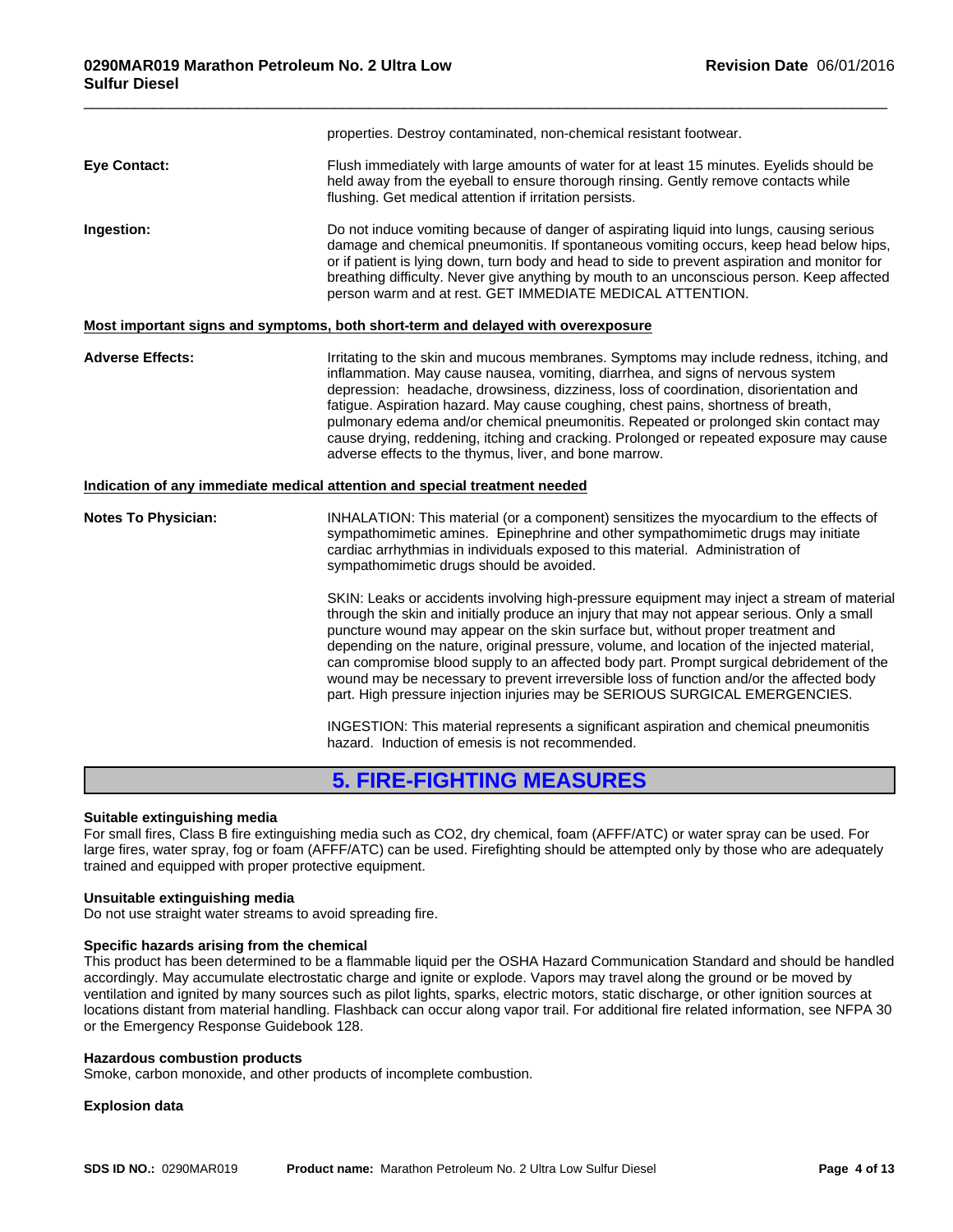#### **Sensitivity to Mechanical Impact** No. **Sensitivity to Static Discharge** Yes.

#### **Special protective equipment and precautions for firefighters**

Firefighters should wear full protective clothing and positive-pressure self-contained breathing apparatus (SCBA) with a full face-piece, as appropriate. Avoid using straight water streams. Water spray and foam (AFFF/ATC) must be applied carefully to avoid frothing and from as far a distance as possible. Avoid excessive water spray application. Keep surrounding area cool with water spray from a distance and prevent further ignition of combustible material. Keep run-off water out of sewers and water sources.

 $\overline{\phantom{a}}$  ,  $\overline{\phantom{a}}$  ,  $\overline{\phantom{a}}$  ,  $\overline{\phantom{a}}$  ,  $\overline{\phantom{a}}$  ,  $\overline{\phantom{a}}$  ,  $\overline{\phantom{a}}$  ,  $\overline{\phantom{a}}$  ,  $\overline{\phantom{a}}$  ,  $\overline{\phantom{a}}$  ,  $\overline{\phantom{a}}$  ,  $\overline{\phantom{a}}$  ,  $\overline{\phantom{a}}$  ,  $\overline{\phantom{a}}$  ,  $\overline{\phantom{a}}$  ,  $\overline{\phantom{a}}$ 

#### **Additional firefighting tactics**

FIRES INVOLVING TANKS OR CAR/TRAILER LOADS: Fight fire from maximum distance or use unmanned hose holders or monitor nozzles. Cool containers with flooding quantities of water until well after the fire is out. Do not direct water at source of leak or safety devices; icing may occur. Withdraw immediately in case of rising sound from venting safety devices or discoloration of tank. ALWAYS stay away from tanks engulfed in fire. For massive fire, use unmanned hose holders or monitor nozzles: if this is impossible, withdraw from area and let fire burn.

EVACUATION: Consider initial downwind evacuation for atleast 1000 feet. If tank, rail car or tank truck is involved in a fire, ISOLATE for 5280 feet (1 mile) in all directions; also, consider initial evacuation of 5280 feet (1 mile) in all directions.

| <b>NFPA</b>                                      | Health 1 | Flammability 2                                                                                                                                                                                                                                                       | Instability 0 | Special Hazard -                                                                               |  |  |
|--------------------------------------------------|----------|----------------------------------------------------------------------------------------------------------------------------------------------------------------------------------------------------------------------------------------------------------------------|---------------|------------------------------------------------------------------------------------------------|--|--|
| <b>6. ACCIDENTAL RELEASE MEASURES</b>            |          |                                                                                                                                                                                                                                                                      |               |                                                                                                |  |  |
| <b>Personal precautions:</b>                     |          | Keep public away. Isolate and evacuate area. Shut off source if safe to do so. Eliminate all<br>ignition sources. All contaminated surfaces will be slippery.                                                                                                        |               |                                                                                                |  |  |
| <b>Protective equipment:</b>                     |          | Use personal protection measures as recommended in Section 8.                                                                                                                                                                                                        |               |                                                                                                |  |  |
| <b>Emergency procedures:</b>                     |          | Advise authorities and National Response Center (800-424-8802) if the product has<br>entered a water course or sewer. Notify local health and pollution control agencies, if<br>appropriate.                                                                         |               |                                                                                                |  |  |
| <b>Environmental precautions:</b>                |          | Avoid release to the environment. Avoid subsoil penetration.                                                                                                                                                                                                         |               |                                                                                                |  |  |
| <b>Methods and materials for</b><br>containment: |          | and open waterways.                                                                                                                                                                                                                                                  |               | Contain liquid with sand or soil. Prevent spilled material from entering storm drains, sewers, |  |  |
| Methods and materials for cleaning<br>up:        |          | Use suitable absorbent materials such as vermiculite, sand, or clay to clean up residual<br>liquids. Recover and return free product to proper containers. When recovering free liquids<br>ensure all equipment is grounded and bonded. Use only non-sparking tools. |               |                                                                                                |  |  |

### **7. HANDLING AND STORAGE**

**Safe Handling Precautions:** NEVER SIPHON THIS PRODUCT BY MOUTH. Use appropriate grounding and bonding practices. Static accumulating flammable liquid. Bonding and grounding may be insufficient to eliminate the hazard from static electricity. Do notexpose to heat, open flames, strong oxidizers or other sources of ignition. Vapors may travel along the ground or be moved by ventilation. Flashback may occur along vapor trails. No smoking. Use only non-sparking tools. Avoid breathing fumes, gas, or vapors. Use only with adequate ventilation. Avoid repeated and prolonged skin contact. Use personal protection measures as recommended in Section 8. Exercise good personal hygiene including removal of soiled clothing and prompt washing with soap and water. Do not cut, drill, grind or weld on empty containers since explosive residues may remain. Refer to applicable EPA, OSHA, NFPA and consistent state and local requirements. Hydrocarbons are basically non-conductors of electricity and can become electrostatically charged during mixing, filtering, pumping at high flow rates or loading and transfer

operations. If this charge reaches a sufficiently high level, sparks can form that may ignite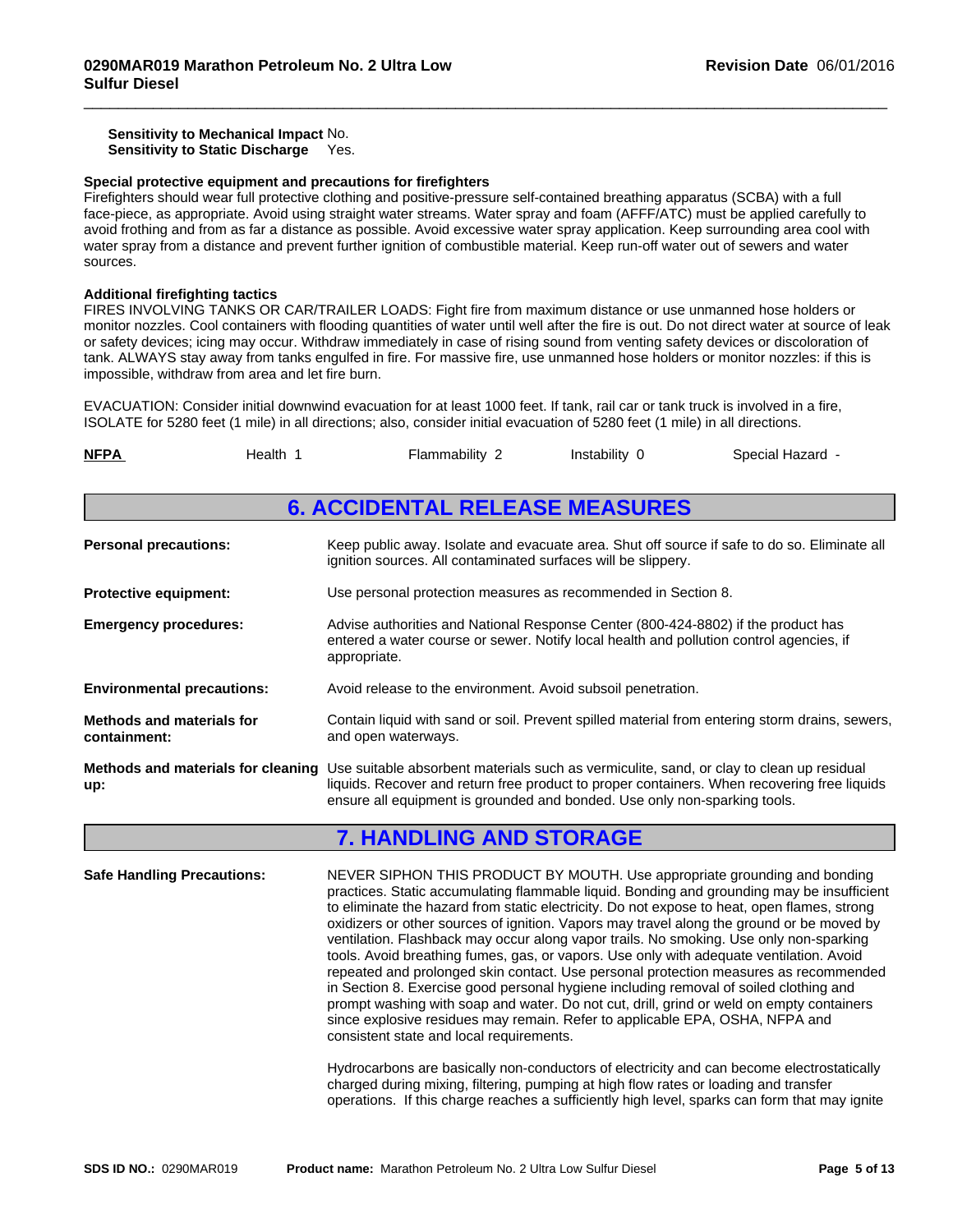|                            | the vapors of flammable liquids. Sudden release of hot organic chemical vapors or mists<br>from process equipment operating under elevated temperature and pressure, or sudden<br>ingress of air into vacuum equipment may result in ignition of vapors or mists without the<br>presence of obvious ignition sources. Nozzle spouts must be kept in contact with the<br>containers or tank during the entire filling operation.                                                                                      |
|----------------------------|----------------------------------------------------------------------------------------------------------------------------------------------------------------------------------------------------------------------------------------------------------------------------------------------------------------------------------------------------------------------------------------------------------------------------------------------------------------------------------------------------------------------|
|                            | Portable containers should never be filled while in or on a motor vehicle or marine craft.<br>Containers should be placed on the ground. Static electric discharge can ignite fuel vapors<br>when filling non-grounded containers or vehicles on trailers. The nozzle spout must be kept<br>in contact with the container before and during the entire filling operation. Use only<br>approved containers.                                                                                                           |
|                            | A buildup of static electricity can occur upon re-entry into a vehicle during fueling especially<br>in cold or dry climate conditions. The charge is generated by the action of dissimilar fabrics<br>(i.e., clothing and upholstery) rubbing across each other as a person enters/exits the<br>vehicle. A flash fire can result from this discharge if sufficient flammable vapors are<br>present. Therefore, do not get back in your vehicle while refueling.                                                      |
|                            | Cellular phones and other electronic devices may have the potential to emit electrical<br>charges (sparks). Sparks in potentially explosive atmospheres (including fueling areas<br>such as gas stations) could cause an explosion if sufficient flammable vapors are present.<br>Therefore, turn off cellular phones and other electronic devices when working in potentially<br>explosive atmospheres or keep devices inside your vehicle during refueling.                                                        |
|                            | High-pressure injection of any material through the skin is a serious medical emergency<br>even though the small entrance wound at the injection site may not initially appear serious.<br>These injection injuries can occur from high-pressure equipment such as paint spray or<br>grease or guns, fuel injectors, or pinhole leaks in hoses or hydraulic lines and should all be<br>considered serious. High pressure injection injuries may be SERIOUS SURGICAL<br><b>EMERGENCIES (See First Aid Section 4).</b> |
| <b>Storage Conditions:</b> | Store in properly closed containers that are appropriately labeled and in a cool,<br>well-ventilated area. Do not store near an open flame, heat or other sources of ignition.                                                                                                                                                                                                                                                                                                                                       |

**Incompatible Materials** Strong oxidizing agents.

### **8. EXPOSURE CONTROLS/PERSONAL PROTECTION**

| <b>Name</b>               | <b>ACGIH TLV</b>             | <b>OSHA PELS:</b> | <b>OSHA - Vacated PELs</b>                                                              | <b>NIOSH IDLH</b> |
|---------------------------|------------------------------|-------------------|-----------------------------------------------------------------------------------------|-------------------|
| No. 2 Diesel Fuel         | 100 mg/m <sup>3</sup> TWA    |                   |                                                                                         |                   |
| 68476-34-6                | Skin - potential significant |                   |                                                                                         |                   |
|                           | contribution to overall      |                   |                                                                                         |                   |
|                           | exposure by the cutaneous    |                   |                                                                                         |                   |
|                           | route                        |                   |                                                                                         |                   |
| Kerosine (petroleum)      | 200 mg/m <sup>3</sup> TWA    |                   |                                                                                         |                   |
| 8008-20-6                 | Skin - potential significant |                   |                                                                                         |                   |
|                           | contribution to overall      |                   |                                                                                         |                   |
|                           | exposure by the cutaneous    |                   |                                                                                         |                   |
|                           | route                        |                   |                                                                                         |                   |
| Alkanes, C10-C20 branched |                              |                   |                                                                                         |                   |
| and linear                |                              |                   |                                                                                         |                   |
| 928771-01-1               |                              |                   |                                                                                         |                   |
| Naphthalene               | 10 ppm TWA                   | TWA: 10 ppm       | 10 ppm TWA                                                                              | 250 ppm           |
| $91 - 20 - 3$             | Skin - potential significant | TWA: 50 mg/m $3$  | 50 mg/m $3$ TWA                                                                         |                   |
|                           | contribution to overall      |                   | 15 ppm STEL                                                                             |                   |
|                           | exposure by the cutaneous    |                   | 75 mg/m <sup>3</sup> STEL                                                               |                   |
|                           | route                        |                   |                                                                                         |                   |
| Notes:                    |                              |                   | The manufacturer has voluntarily elected to provide exposure limits contained in OSHA's |                   |

1989 air contaminants standard in its SDSs, even though certain of those exposure limits were vacated in 1992.

**Engineering measures:**Local or general exhaust required in an enclosed area or with inadequate ventilation. Use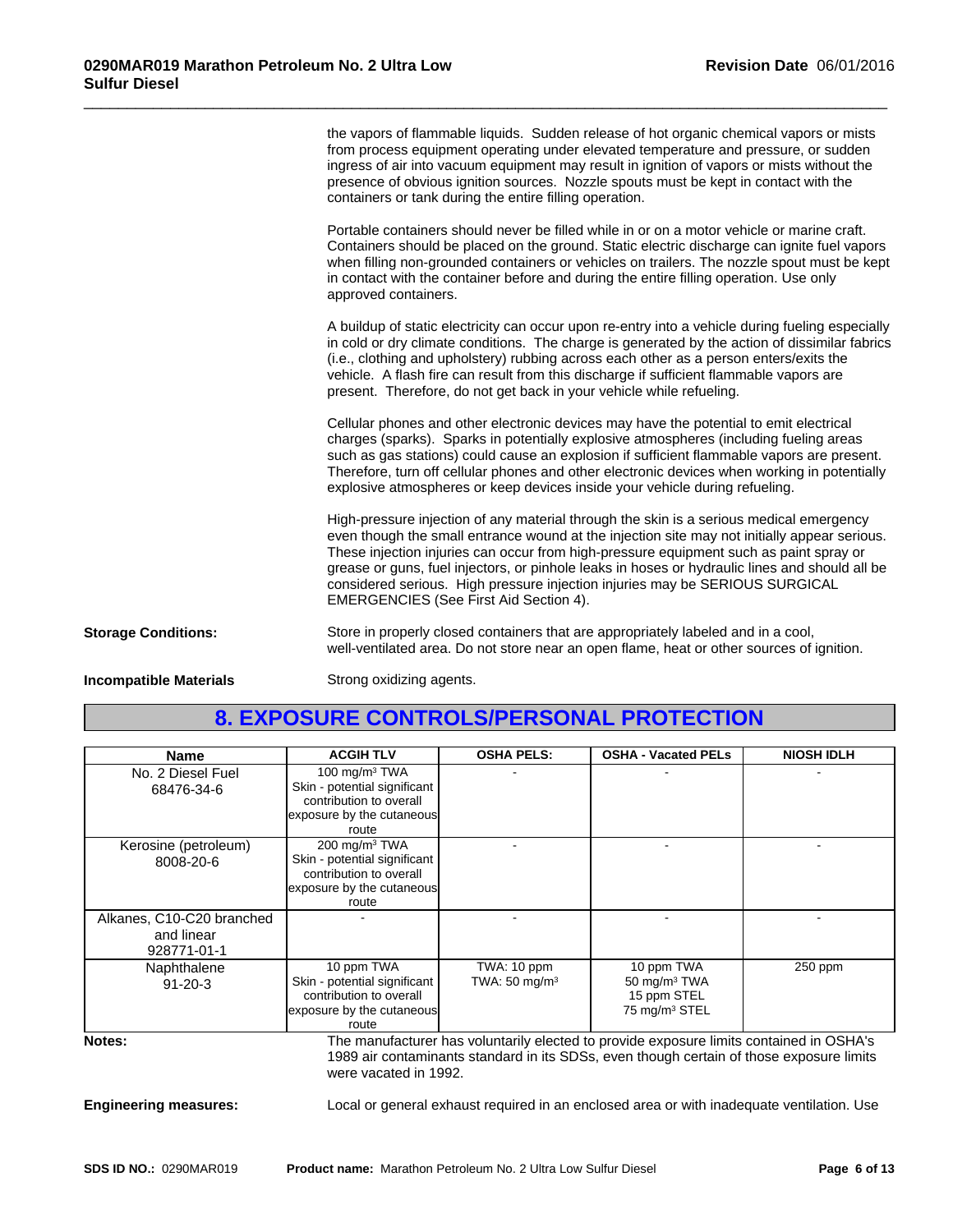|                                      | mechanical ventilation equipment that is explosion-proof.                                                                                                                                                                                                                                                                                                                                               |
|--------------------------------------|---------------------------------------------------------------------------------------------------------------------------------------------------------------------------------------------------------------------------------------------------------------------------------------------------------------------------------------------------------------------------------------------------------|
| <b>Personal protective equipment</b> |                                                                                                                                                                                                                                                                                                                                                                                                         |
| Eye protection:                      | Use goggles or face-shield if the potential for splashing exists.                                                                                                                                                                                                                                                                                                                                       |
| Skin and body protection:            | Wear neoprene, nitrile or PVA gloves to prevent skin contact. Glove suitability is based on<br>workplace conditions and usage. Contact the glove manufacturer for specific advice on<br>glove selection and breakthrough times.                                                                                                                                                                         |
| <b>Respiratory protection:</b>       | Use a NIOSH approved organic vapor chemical cartridge or supplied air respirators when<br>there is the potential for airborne exposures to exceed permissible exposure limits or if<br>excessive vapors are generated. Observe respirator assigned protection factors (APFs)<br>criteria cited in federal OSHA 29 CFR 1910.134. Self-contained breathing apparatus should<br>be used for fire fighting. |
| <b>Hygiene measures:</b>             | Handle in accordance with good industrial hygiene and safety practice. Avoid contact with<br>skin, eyes and clothing.                                                                                                                                                                                                                                                                                   |

## **9. PHYSICAL AND CHEMICAL PROPERTIES**

**Information on basic physical and chemical properties**

| <b>Physical State</b>                      | Liquid                             |
|--------------------------------------------|------------------------------------|
| Appearance                                 | Yellow to Red Liquid               |
| Color                                      | Yellow to Red                      |
| Odor                                       | Hydrocarbon                        |
| <b>Odor Threshold</b>                      | No data available.                 |
| <b>Property</b>                            | <b>Values (Method)</b>             |
| <b>Melting Point / Freezing Point</b>      | No data available.                 |
| Initial Boiling Point / Boiling Range      | 154-366 °C / 310-691 °F (ASTM D86) |
| <b>Flash Point</b>                         | 58-76 °C / 136-168 °F (ASTM D93)   |
| <b>Evaporation Rate</b>                    | No data available.                 |
| Flammability (solid, gas)                  | Not applicable.                    |
| Flammability Limit in Air (%):             |                                    |
| <b>Upper Flammability Limit:</b>           | No data available.                 |
| <b>Lower Flammability Limit:</b>           | No data available.                 |
| <b>Explosion limits:</b>                   | No data available.                 |
| <b>Vapor Pressure</b>                      | No data available.                 |
| <b>Vapor Density</b>                       | No data available.                 |
| <b>Specific Gravity / Relative Density</b> | $0.82 - 0.86$                      |
| <b>Water Solubility</b>                    | No data available.                 |
| Solubility in other solvents               | No data available.                 |
| <b>Partition Coefficient</b>               | No data available.                 |
| <b>Decomposition temperature</b>           | No data available.                 |
| pH:                                        | Not applicable                     |
| <b>Autoignition Temperature</b>            | No data available.                 |
| <b>Kinematic Viscosity</b>                 | 1.90-3.32 cSt @ 40°C (ASTM D445)   |
| <b>Dynamic Viscosity</b>                   | No data available.                 |
| <b>Explosive Properties</b>                | No data available.                 |
| <b>VOC Content (%)</b>                     | No data available.                 |
| <b>Density</b>                             | No data available.                 |
| <b>Bulk Density</b>                        | Not applicable.                    |

## **10. STABILITY AND REACTIVITY**

**Chemical stability** The product is non-reactive under normal conditions.<br> **Chemical stability** The material is stable at 70°F (21°C), 760 mmHg pressure.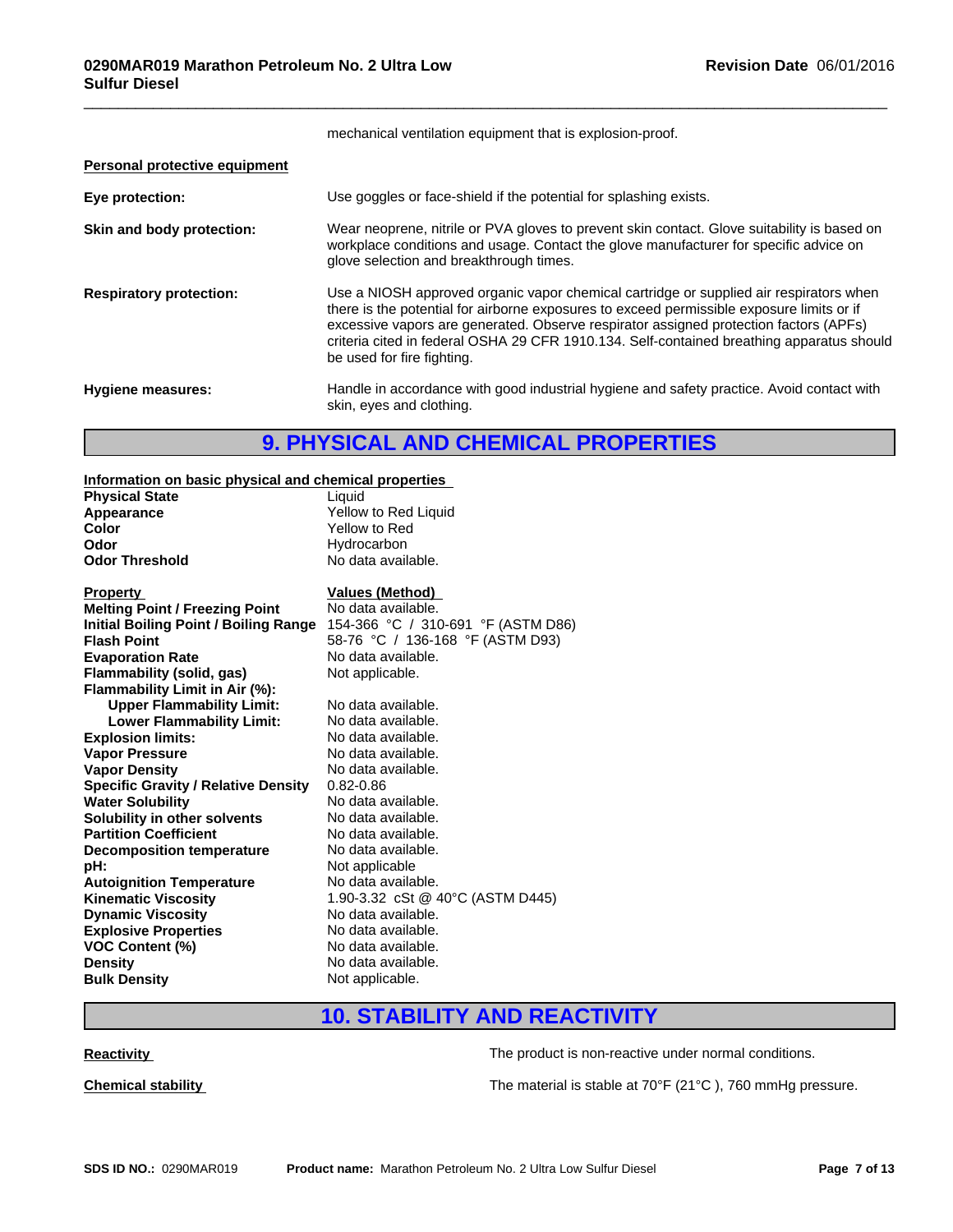| <b>Possibility of hazardous reactions</b> | None under normal processing.                    |
|-------------------------------------------|--------------------------------------------------|
| Hazardous polymerization                  | Will not occur.                                  |
| Conditions to avoid                       | Excessive heat, sources of ignition, open flame. |
| Incompatible Materials                    | Strong oxidizing agents.                         |
| <b>Hazardous decomposition products</b>   | None known under normal conditions of use.       |

### **11. TOXICOLOGICAL INFORMATION**

 $\overline{\phantom{a}}$  ,  $\overline{\phantom{a}}$  ,  $\overline{\phantom{a}}$  ,  $\overline{\phantom{a}}$  ,  $\overline{\phantom{a}}$  ,  $\overline{\phantom{a}}$  ,  $\overline{\phantom{a}}$  ,  $\overline{\phantom{a}}$  ,  $\overline{\phantom{a}}$  ,  $\overline{\phantom{a}}$  ,  $\overline{\phantom{a}}$  ,  $\overline{\phantom{a}}$  ,  $\overline{\phantom{a}}$  ,  $\overline{\phantom{a}}$  ,  $\overline{\phantom{a}}$  ,  $\overline{\phantom{a}}$ 

### **Potential short-term adverse effects from overexposures**

| <b>Inhalation</b>   | Harmful if inhaled. May cause irritation of respiratory tract. May cause drowsiness or<br>dizziness. Breathing high concentrations of this material in a confined space or by<br>intentional abuse can cause irregular heartbeats which can cause death. |
|---------------------|----------------------------------------------------------------------------------------------------------------------------------------------------------------------------------------------------------------------------------------------------------|
| Eye contact         | Exposure to vapor or contact with liquid may cause mild eye irritation, including tearing,<br>stinging, and redness.                                                                                                                                     |
| <b>Skin contact</b> | Irritating to skin. Effects may become more serious with repeated or prolonged contact. May<br>be absorbed through the skin in harmful amounts.                                                                                                          |
| Ingestion           | May be fatal if swallowed or vomited and enters airways. May cause irritation of the mouth,<br>throat and gastrointestinal tract.                                                                                                                        |

### **Acute toxicological data**

| <b>Name</b>                                            | Oral LD50            | <b>Dermal LD50</b>      | <b>Inhalation LC50</b>              |
|--------------------------------------------------------|----------------------|-------------------------|-------------------------------------|
| No. 2 Diesel Fuel<br>68476-34-6                        | > 5000 mg/kg (Rat)   | $>$ 2000 mg/kg (Rabbit) | $>1 - 5$ mg/L (Rat) 4 h             |
| Kerosine (petroleum)<br>8008-20-6                      | $>$ 5000 mg/kg (Rat) | > 2000 mg/kg (Rabbit)   | $> 5.28$ mg/L (Rat) 4 h             |
| Alkanes, C10-C20 branched and<br>linear<br>928771-01-1 |                      |                         | $>1 - 5$ mg/l (Rat) 4 h             |
| Naphthalene<br>$91 - 20 - 3$                           | 490 mg/kg (Rat)      | > 2000 mg/kg (Rabbit)   | $>$ 340 mg/m <sup>3</sup> (Rat) 1 h |

### **Delayed and immediate effects as well as chronic effects from short and long-term exposure**

MIDDLE DISTILLATES, PETROLEUM: Long-term repeated (lifetime) skin exposure to similar materials has been reported to result in an increase in skin tumors in laboratory rodents. The relevance of these findings to humans is not clear at this time. Altered mental state, drowsiness, peripheral motor neuropathy, irreversible brain damage (so-called Petrol Sniffer's Encephalopathy), delirium, seizures, and sudden death have been reported from repeated overexposure to some hydrocarbon solvents, naphthas, and gasoline.

MIDDLE DISTILLATES WITH CRACKED STOCKS: Light cracked distillates have been shown to be carcinogenic in animal tests and have tested positive with in vitro genotoxicity tests. Repeated dermal exposures to high concentrations in test animals resulted in reduced litter size and litter weight, and increased fetal resorptions at maternally toxic doses. Dermal exposure to high concentrations resulted in severe skin irritation with weight loss and some mortality. Inhalation exposure to high concentrations resulted in respiratory tract irritation, lung changes/infiltration/accumulation, and reduction in lung function.

ISOPARAFFINS: Studies in laboratory animals have shown that long-term exposure to similar materials (isoparaffins) can cause kidney damage and kidney cancer in male laboratory rats. However, in-depth research indicates that these findings are unique to the male rat, and that these effects are not relevant to humans.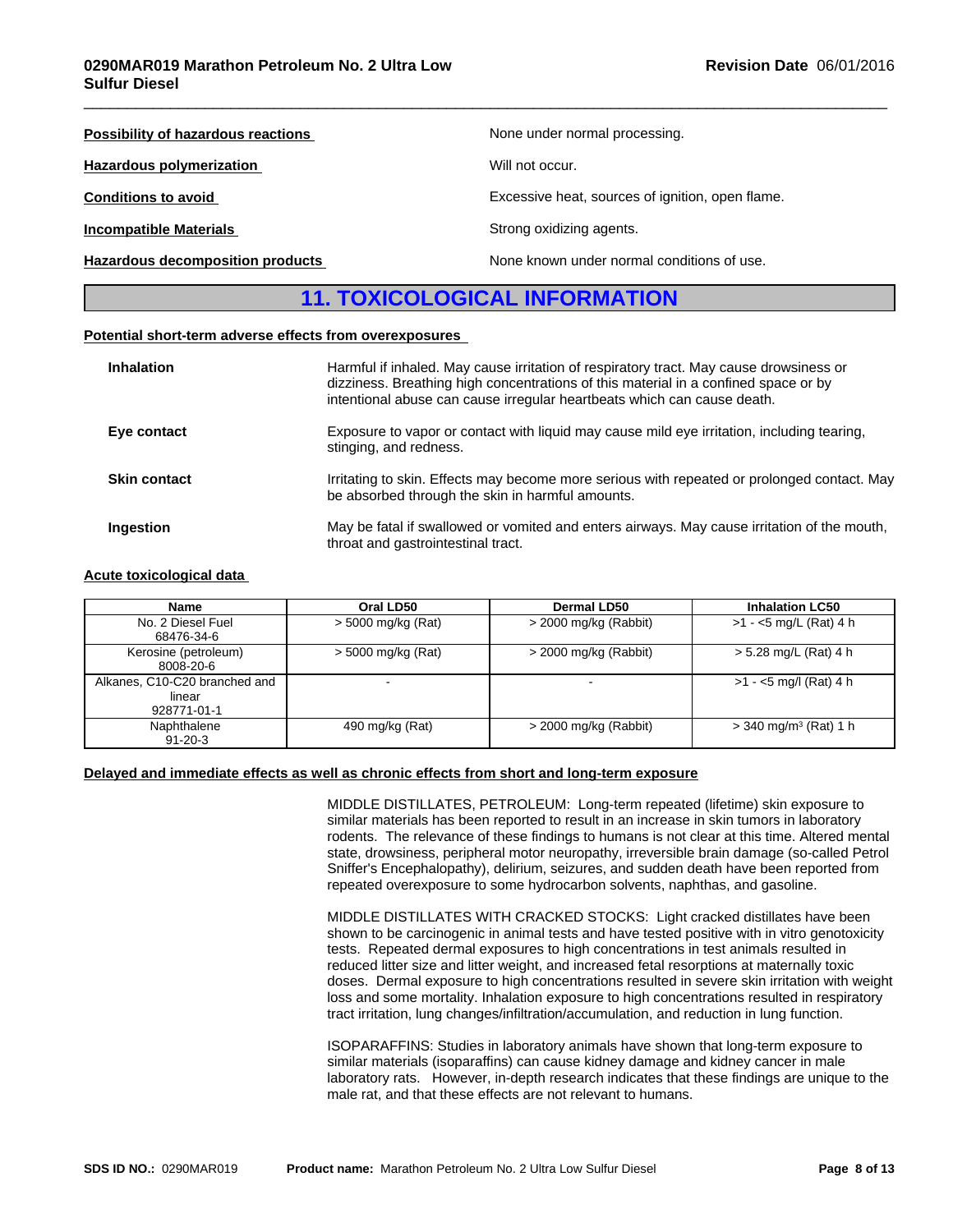NAPHTHALENE: Severe jaundice, neurotoxicity (kernicterus) and fatalities have been reported in young children and infants as a result of hemolytic anemia from overexposure to naphthalene. Persons with glucose 6-phosphate dehydrogenase (G6PD) deficiency are more prone to the hemolytic effects of naphthalene. Adverse effects on the kidney have been reported in persons overexposed to naphthalene but these effects are believed to be a consequence of hemolytic anemia, and not a direct effect. Hemolytic anemia has been observed in laboratory animals exposed to naphthalene. Laboratory rodents exposed to naphthalene vapor for2 years (lifetime studies) developed non-neoplastic and neoplastic tumors and inflammatory lesions of the nasal and respiratory tract. Cataracts and other adverse effects on the eye have been observed in laboratory animals exposed to high levels of naphthalene. Findings from a large number of bacterial and mammalian cell mutation assays have been negative. A few studies have shown chromosomal effects (elevated levels of Sister Chromatid Exchange or chromosomal aberrations) in vitro. Naphthalene has been classified as Possibly Carcinogenic to Humans (2B) by IARC, based on findings from studies in laboratory animals.

 $\overline{\phantom{a}}$  ,  $\overline{\phantom{a}}$  ,  $\overline{\phantom{a}}$  ,  $\overline{\phantom{a}}$  ,  $\overline{\phantom{a}}$  ,  $\overline{\phantom{a}}$  ,  $\overline{\phantom{a}}$  ,  $\overline{\phantom{a}}$  ,  $\overline{\phantom{a}}$  ,  $\overline{\phantom{a}}$  ,  $\overline{\phantom{a}}$  ,  $\overline{\phantom{a}}$  ,  $\overline{\phantom{a}}$  ,  $\overline{\phantom{a}}$  ,  $\overline{\phantom{a}}$  ,  $\overline{\phantom{a}}$ 

DIESEL EXHAUST:The combustion of diesel fuels produces gases including carbon monoxide, carbon dioxide, oxides of nitrogen and/or sulfur, and hydrocarbons that can be irritating and hazardous with overexposure. Long-term occupational overexposure to diesel exhaust and diesel exhaust particulate matter has been associated with an increased risk of respiratory disease, including lung cancer, and is characterized as a "known human carcinogen" by the International Agency for Research on Cancer (IARC), as "a reasonably anticipated human carcinogen" by the National Toxicology Program, and as "likely to be carcinogenic to humans" by the EPA, based upon animal and occupational exposure studies. However, uncertainty exists with these classifications because of deficiencies in the supporting occupational exposure/epidemiology studies, including reliable exposure estimates. Lifetime animal inhalation studies with pulmonary overloading exposure concentrations of diesel exhaust emissions have produced tumors and other adverse health effects. However, in more recent long-term animal inhalation studies of diesel exhaust emissions, no increase in tumor incidence and in fact a substantial reduction in adverse health effects along with significant reductions in the levels of hazardous material emissions were observed and are associated with fuel composition alterations coupled with new technology diesel engines.

### **Adverse effects related to the physical,chemical and toxicologicalcharacteristics**

| <b>Signs and Symptoms</b>         | Irritating to the skin and mucous membranes. Symptoms may include redness, itching, and<br>inflammation. May cause nausea, vomiting, diarrhea, and signs of nervous system<br>depression: headache, drowsiness, dizziness, loss of coordination, disorientation and<br>fatigue. Aspiration hazard. May cause coughing, chest pains, shortness of breath,<br>pulmonary edema and/or chemical pneumonitis. Repeated or prolonged skin contact may<br>cause drying, reddening, itching and cracking. Prolonged or repeated exposure may cause<br>damage to organs. |
|-----------------------------------|-----------------------------------------------------------------------------------------------------------------------------------------------------------------------------------------------------------------------------------------------------------------------------------------------------------------------------------------------------------------------------------------------------------------------------------------------------------------------------------------------------------------------------------------------------------------|
| <b>Skin corrosion/irritation</b>  | Causes skin irritation.                                                                                                                                                                                                                                                                                                                                                                                                                                                                                                                                         |
| Serious eye damage/eye irritation | None known.                                                                                                                                                                                                                                                                                                                                                                                                                                                                                                                                                     |
| <b>Sensitization</b>              | None known.                                                                                                                                                                                                                                                                                                                                                                                                                                                                                                                                                     |

| <b>Mutagenic effects</b> | None known. |
|--------------------------|-------------|
|                          |             |

**Carcinogenicity** Suspected of causing cancer.

### Cancer designations are listed in the table below

| <b>Name</b>               | <b>ACGIH</b>     | <b>IARC</b>          | <b>NTP</b> | <b>OSHA</b> |
|---------------------------|------------------|----------------------|------------|-------------|
|                           | (Class)          | (Class)              |            |             |
| No. 2 Diesel Fuel         | Confirmed animal | Not Classifiable (3) | Not Listed | Not Listed  |
| 68476-34-6                | carcinogen (A3)  |                      |            |             |
| Kerosine (petroleum)      | Confirmed animal | Not Classifiable (3) | Not Listed | Not Listed  |
| 8008-20-6                 | carcinogen (A3)  |                      |            |             |
| Alkanes, C10-C20 branched | Not Listed       | Not Listed           | Not Listed | Not Listed  |
| and linear                |                  |                      |            |             |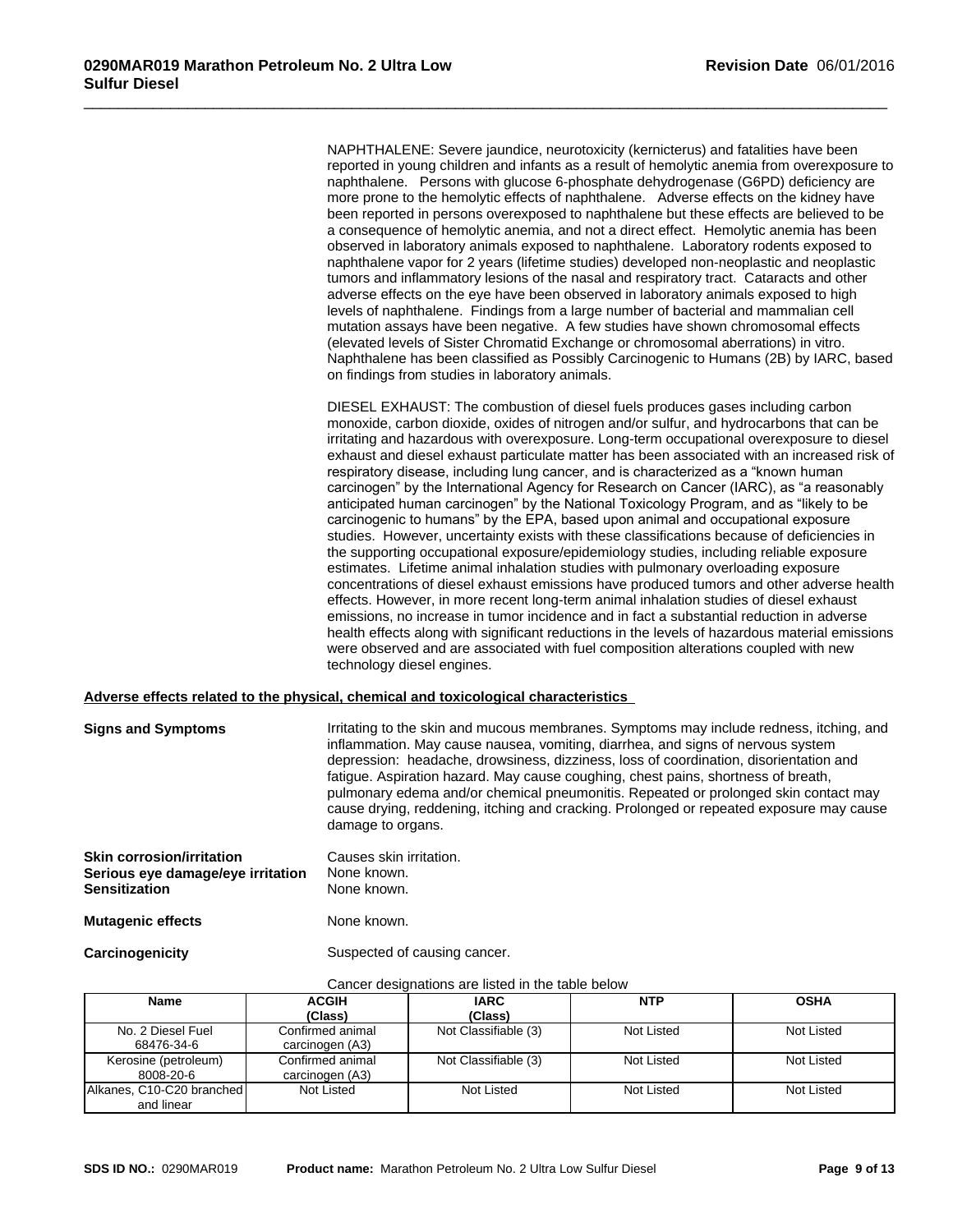| 928771-01-1                                                         |                                     |                                                          |                                                    |            |  |
|---------------------------------------------------------------------|-------------------------------------|----------------------------------------------------------|----------------------------------------------------|------------|--|
| Naphthalene<br>$91 - 20 - 3$                                        | Confirmed animal<br>carcinogen (A3) | Possible human carcinogen<br>(2B)                        | Reasonably anticipated to<br>be a human carcinogen | Not Listed |  |
| <b>Reproductive toxicity</b>                                        |                                     | None known.                                              |                                                    |            |  |
| <b>Specific Target Organ Toxicity</b><br>(STOT) - single exposure   |                                     | Respiratory system. Central nervous system.              |                                                    |            |  |
| <b>Specific Target Organ Toxicity</b><br>(STOT) - repeated exposure |                                     | Thymus. Liver. Bone marrow.                              |                                                    |            |  |
| <b>Aspiration hazard</b>                                            |                                     | May be fatal if swallowed or vomited and enters airways. |                                                    |            |  |

### **12. ECOLOGICAL INFORMATION**

**Ecotoxicity** This product should be considered toxic to aquatic organisms, with the potential to cause long lasting adverse effects in the aquatic environment.

 $\overline{\phantom{a}}$  ,  $\overline{\phantom{a}}$  ,  $\overline{\phantom{a}}$  ,  $\overline{\phantom{a}}$  ,  $\overline{\phantom{a}}$  ,  $\overline{\phantom{a}}$  ,  $\overline{\phantom{a}}$  ,  $\overline{\phantom{a}}$  ,  $\overline{\phantom{a}}$  ,  $\overline{\phantom{a}}$  ,  $\overline{\phantom{a}}$  ,  $\overline{\phantom{a}}$  ,  $\overline{\phantom{a}}$  ,  $\overline{\phantom{a}}$  ,  $\overline{\phantom{a}}$  ,  $\overline{\phantom{a}}$ 

| Name                                                   | Algae/aquatic plants              | <b>Fish</b>                                                                                                      | <b>Toxicity to</b><br><b>Microorganisms</b> | <b>Crustacea</b>                              |
|--------------------------------------------------------|-----------------------------------|------------------------------------------------------------------------------------------------------------------|---------------------------------------------|-----------------------------------------------|
| No. 2 Diesel Fuel<br>68476-34-6                        |                                   | 96-hr $LC50 = 35$ mg/l<br>Fathead minnow<br>(flow-through)                                                       |                                             | 48-hr $EL50 = 6.4$ mg/l<br>Daphnia magna      |
| Kerosine (petroleum)<br>8008-20-6                      | 72-hr EL50 = 5.0-11 mg/l<br>Algae | 96-hr LL50 = $18-25$ mg/l<br>Fish                                                                                |                                             | 48-hr $EL50 = 1.4 - 21$ mg/l<br>Invertebrates |
| Alkanes, C10-C20 branched<br>and linear<br>928771-01-1 |                                   |                                                                                                                  |                                             |                                               |
| Naphthalene<br>$91 - 20 - 3$                           |                                   | 96-hr LC50 = $0.91 - 2.82$ mg/l<br>Rainbow trout (static)<br>96-hr LC50 = $1.99$ mg/l<br>Fathead minnow (static) |                                             | 48-hr LC50 = $1.6$ mg/l<br>Daphnia magna      |

**Persistence and degradability** Expected to be inherently biodegradable.

**Bioaccumulation** Has the potential to bioaccumulate.

**Mobility in soil** May partition into air, soil and water.

**Other adverse effects** No information available.

### **13. DISPOSAL CONSIDERATIONS**

### **Description of Waste Residues**

This material may be a flammable liquid waste.

### **Safe Handling of Wastes**

Handle in accordance with applicable local, state, and federal regulations. Use personal protection measures as required. Use appropriate grounding and bonding practices. Use only non-sparking tools. Do not expose to heat, open flames, strong oxidizers or other sources of ignition. No smoking.

### **Disposal of Wastes / Methods of Disposal**

The user is responsible for determining if any discarded material is a hazardous waste (40 CFR 262.11). Dispose of in accordance with federal, state and local regulations.

### **Methods of Contaminated Packaging Disposal**

Empty containers should be completely drained and then discarded or recycled, if possible. Do not cut, drill, grind or weld on empty containers since explosive residues may be present. Dispose of in accordance with federal, state and local regulations.

### **14. TRANSPORT INFORMATION**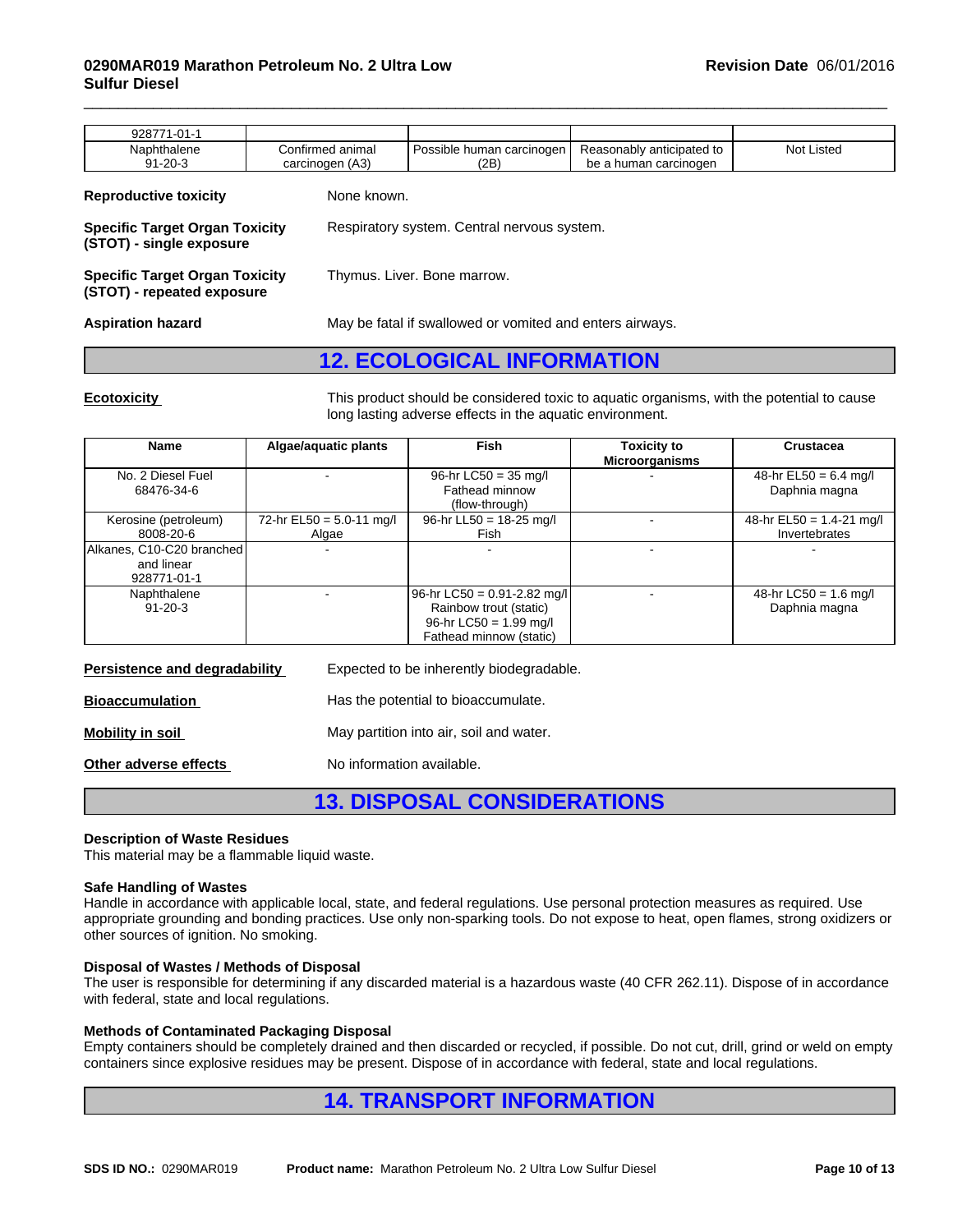| Fuel Oil, No. 2 |  |
|-----------------|--|
| NA 1993         |  |
| 3               |  |
| Ш               |  |
|                 |  |
| Diesel Fuel     |  |
| UN 1202         |  |
| 3               |  |
| Ш               |  |
|                 |  |

### **15. REGULATORY INFORMATION**

### **US Federal Regulatory Information:**

US TSCA Chemical Inventory Section 8(b): This product and/or its components are listed on the TSCA Chemical Inventory.

### **EPA Superfund Amendment & Reauthorization Act (SARA):**

**SARA Section 302:** This product does not contain any component(s) included on EPA's Extremely Hazardous Substance (EHS) List.

 $\overline{\phantom{a}}$  ,  $\overline{\phantom{a}}$  ,  $\overline{\phantom{a}}$  ,  $\overline{\phantom{a}}$  ,  $\overline{\phantom{a}}$  ,  $\overline{\phantom{a}}$  ,  $\overline{\phantom{a}}$  ,  $\overline{\phantom{a}}$  ,  $\overline{\phantom{a}}$  ,  $\overline{\phantom{a}}$  ,  $\overline{\phantom{a}}$  ,  $\overline{\phantom{a}}$  ,  $\overline{\phantom{a}}$  ,  $\overline{\phantom{a}}$  ,  $\overline{\phantom{a}}$  ,  $\overline{\phantom{a}}$ 

| Name                                 | <b>CERCLA/SARA - Section 302 Extremely Hazardous</b><br><b>Substances and TPQs</b> |
|--------------------------------------|------------------------------------------------------------------------------------|
| No. 2 Diesel Fuel                    | ΝA                                                                                 |
| Kerosine (petroleum)                 | ΝA                                                                                 |
| Alkanes, C10-C20 branched and linear | NA                                                                                 |
| Naphthalene                          | <b>NA</b>                                                                          |

**SARA Section 304:** This product may contain component(s) identified either as an EHS or a CERCLA Hazardous substance which in case of a spill or release may be subject to SARA reporting requirements:

| <b>Name</b>                          | <b>Hazardous Substances RQs</b> |
|--------------------------------------|---------------------------------|
| No. 2 Diesel Fuel                    | NΑ                              |
| Kerosine (petroleum)                 | NA                              |
| Alkanes, C10-C20 branched and linear | ΝA                              |
| Naphthalene                          | 100 lb final RQ                 |
|                                      | 45.4 kg final RQ                |

**SARA Section 311/312:** The following EPA hazard categories apply to this product:

Acute Health Hazard Fire Hazard Chronic Health Hazard

**SARA Section 313:** This product may contain component(s), which if in exceedance of the de minimus threshold, may be subject to the reporting requirements of SARA Title III Section 313 Toxic Release Reporting (Form R).

| $\frac{1}{2}$                        |                                            |
|--------------------------------------|--------------------------------------------|
| <b>Name</b>                          | <b>CERCLA/SARA 313 Emission reporting:</b> |
| No. 2 Diesel Fuel                    | None                                       |
| Kerosine (petroleum)                 | None                                       |
| Alkanes, C10-C20 branched and linear | None                                       |
| Naphthalene                          | 0.1 % de minimis concentration             |

### **State and Community Right-To-Know Regulations:**

The following component(s) of this material are identified on the regulatory lists below: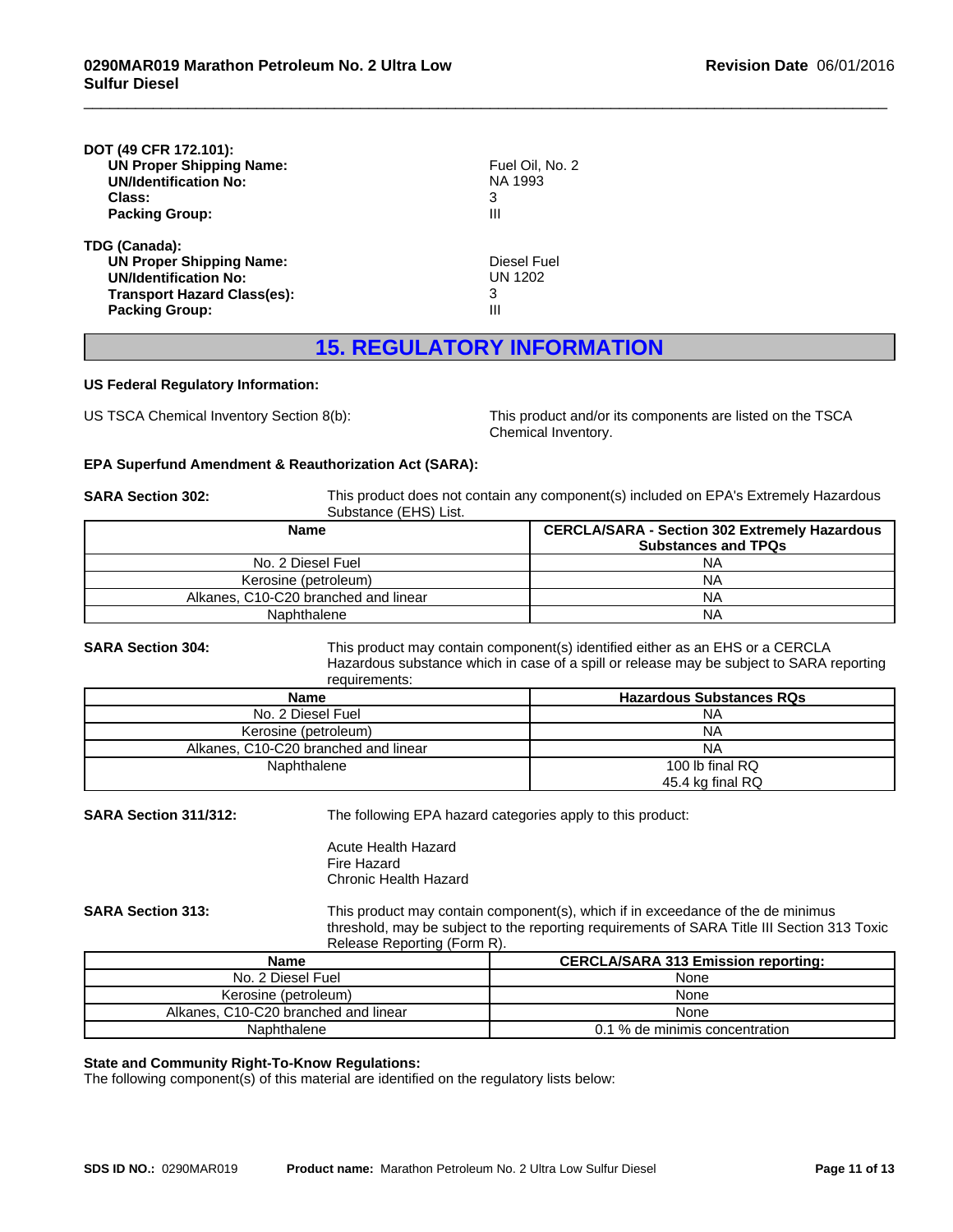No. 2 Diesel Fuel Louisiana Right-To-Know: Not Listed California Proposition 65: Not Listed New Jersey Right-To-Know: SN 2444 Pennsylvania Right-To-Know: Not Listed<br>
Massachusetts Right-To Know: Not Listed<br>
Not Listed Massachusetts Right-To Know: Florida Substance List: Not Listed Rhode Island Right-To-Know: Not Listed Michigan Critical Materials Register List: Not Listed Massachusetts Extraordinarily Hazardous Substances: Not Listed California - Regulated Carcinogens: Not Listed Pennsylvania RTK - Special Hazardous Substances: New Jersey - Special Hazardous Substances: Not Listed New Jersey - Environmental Hazardous Substances List: Illinois - Toxic Air Contaminants: Not Listed New York - Reporting of Releases Part 597 - List of Hazardous Substances: Kerosine (petroleum) Louisiana Right-To-Know: Not Listed California Proposition 65: Not Listed<br>
New Jersey Right-To-Know: Not Listed<br>
New Jersey Right-To-Know: New Jersey Right-To-Know: Pennsylvania Right-To-Know: Present<br>Massachusetts Right-To-Know: Present Massachusetts Right-To Know: Florida Substance List: Not Listed Rhode Island Right-To-Know: Not Listed Michigan Critical Materials Register List: Not Listed Massachusetts Extraordinarily Hazardous Substances: Not Listed<br>California - Regulated Carcinogens: Not Listed California - Regulated Carcinogens: Pennsylvania RTK - Special Hazardous Substances: New Jersey - Special Hazardous Substances: Not Listed New Jersey - Environmental Hazardous Substances List: Illinois - Toxic Air Contaminants: New York - Reporting of Releases Part 597 - List of Hazardous Substances: Alkanes, C10-C20 branched and linear Louisiana Right-To-Know: Not Listed California Proposition 65: Not Listed New Jersey Right-To-Know: New Jersey Right-To-Know: Pennsylvania Right-To-Know: Not Listed Massachusetts Right-To Know: Not Listed Florida Substance List: Not Listed Rhode Island Right-To-Know: Not Listed Michigan Critical Materials Register List: Not Listed<br>Massachusetts Extraordinarily Hazardous Substances: Not Listed Massachusetts Extraordinarily Hazardous Substances: California - Regulated Carcinogens: Not Listed Pennsylvania RTK - Special Hazardous Substances: New Jersey - Special Hazardous Substances: Not Listed New Jersey - Environmental Hazardous Substances List: Illinois - Toxic Air Contaminants: Not Listed New York - Reporting of Releases Part 597 - List of Hazardous Substances: Naphthalene Louisiana Right-To-Know: Not Listed

Not Listed SN 2444 TPQ: 10000 lb (Under N.J.A.C. 7:1G, environmental hazardous substances in mixtures such as gasoline or new and used petroleum oil may be reported under these categories) Not Listed Not Listed SN 1091 TPQ: 10000 lb (Under N.J.A.C. 7:1G, environmental hazardous substances in mixtures such as gasoline or new and used petroleum oil may be reported under these categories)<br>Not Listed Not Listed Not Listed Not Listed Not Listed

 $\overline{\phantom{a}}$  ,  $\overline{\phantom{a}}$  ,  $\overline{\phantom{a}}$  ,  $\overline{\phantom{a}}$  ,  $\overline{\phantom{a}}$  ,  $\overline{\phantom{a}}$  ,  $\overline{\phantom{a}}$  ,  $\overline{\phantom{a}}$  ,  $\overline{\phantom{a}}$  ,  $\overline{\phantom{a}}$  ,  $\overline{\phantom{a}}$  ,  $\overline{\phantom{a}}$  ,  $\overline{\phantom{a}}$  ,  $\overline{\phantom{a}}$  ,  $\overline{\phantom{a}}$  ,  $\overline{\phantom{a}}$